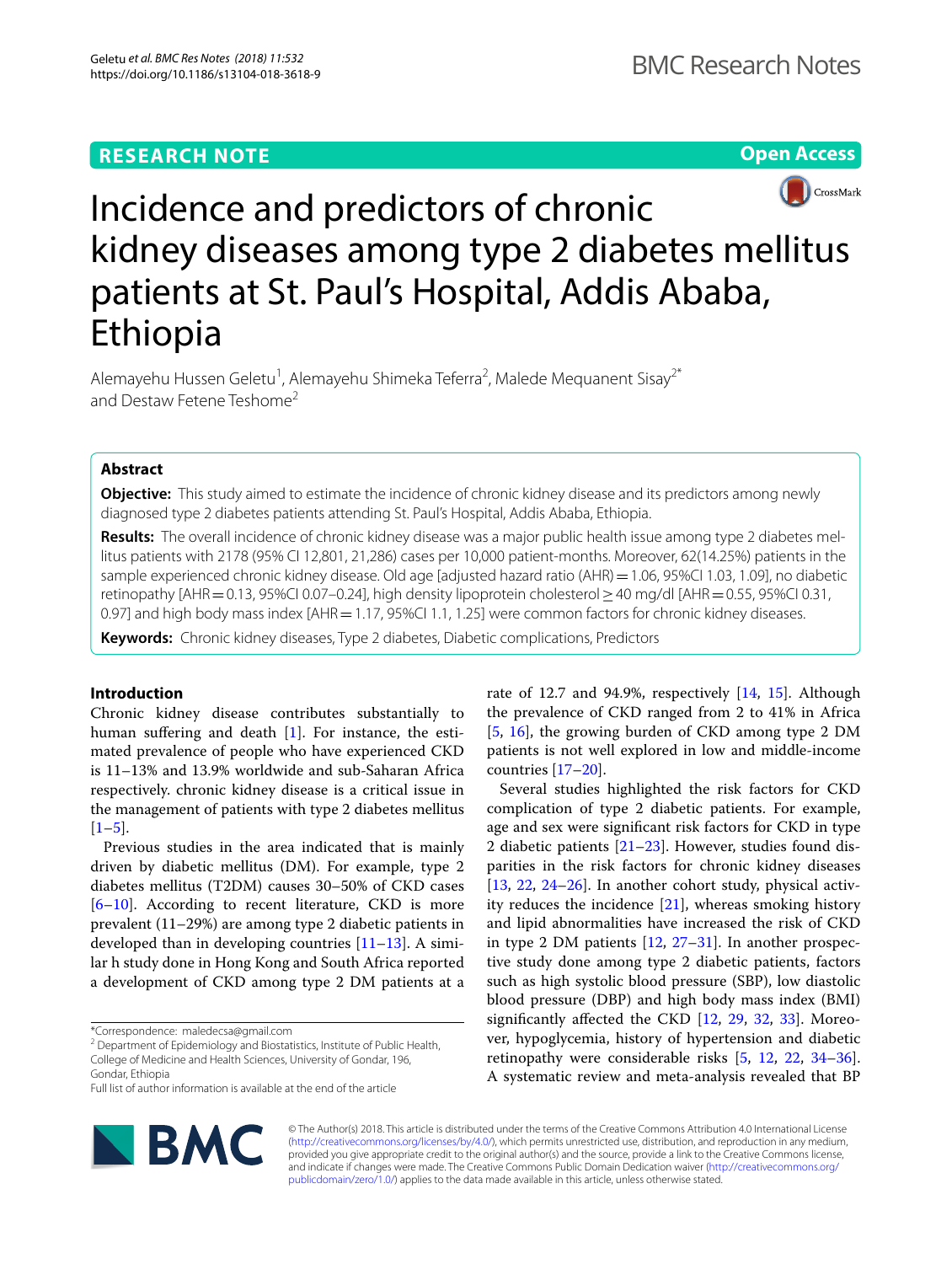lowering medications and intensive blood-glucose control can reduce the risk of CKD [[37,](#page-4-24) [38](#page-5-0)].

Previous studies showed that the incidence of diabetic kidney disease varied across countries. But this emerging global public health problem is not well investigated, rather it is overlooked in low-come countries including Ethiopia. Quantifying the burden of the disease and early detection of the risk factors is paramount in the prevention of CKD. Therefore, this study aimed to estimate the incidence of chronic kidney disease and its predictors among newly diagnosed type 2 diabetes patients attending St. Paul's Hospital, Addis Ababa, Ethiopia.

# **Main text**

#### **Methods**

An institution-based retrospective follow-up study was conducted at St. Paul's Hospital, Addis Ababa, Ethiopia. St. Paul's Referral Hospital is found in the capital of Ethiopia, Addis Ababa. Since 1969 the hospital has been providing diferent medical care services included chronic problems like chronic kidney disease and supports to an estimated 200,000 people annually referred from all over the country.

All newly diagnosed T2DM patients who enrolled at St. Paul's Referral Hospital between January 2008 and November 2017 were considered in this study. The required sample (435) was determined by the incidence and predictors of CKD using STATA software. New T2DM diagnosed patients were eligible, while those who had CKD at the time of the diagnosis for T2DM were excluded from the study.

The data were collected using a standard extraction checklist which was adapted from the World Health Organization (WHO) guidelines [\[39\]](#page-5-1). After they were checked for completeness, data were entered using Epi Info 7 and exported to STATA 12 for further analysis. The outcome variable in this study was time to chronic kidney disease. Chronic kidney disease was defned as an estimated Glomerular Filtration Rate (eGFR)<60 ml/  $min/1.73$   $m^2$  estimated by the Cockcroft-Gault equation. Accordingly, participants were classifed as either CKD cases or censored at the end of the study. Furthermore, the incidence of CKD was determined from the start of type 2 DM diagnosis until the last follow-up visit.

We used the Weibull Cox regression models to identify the predictors. Variables in the bi-variable proportional hazard model with a P-value below 0.2 were included in the multivariable analysis. For the overall model, Scaled Schoenfeld and Cox-Snell residuals plots were used to check the assumption. The most parsimonious model was chosen by Akaike's Information Criterion (AIC). Finally, the crude and adjusted hazard ratio (HR) with its 95% CI was calculated to determine statistical signifcance.

#### **Results**

A total of 435 newly diagnosed T2DM patients were included in this study. Approximately half (50.6%) were females and only 101(23.2%) treated with insulin. More than half, 235(54%) had a history of hypertension, 404 (92.9%) had no history of diabetic retinopathy, and 261(66%) had a baseline LDL cholesterol level below 100 mg/dl. Slightly more than half (50.5%) of the patients had less than 40 mg/dl HDL cholesterol level. Similarly, 225(56.4%) had triglyceride level greater or equal to 150 mg/dl and 259(64.6%) had less than 200 mg/dl total cholesterol level [Table [1\]](#page-1-0).

The median time to develop CKD was 70.9 months with an interquartile range of (IQR: 41.00–88.73 months). The overall incidence rate of CKD was 2178 (95% CI 12,801, 21,286) cases per 10,000 patient-month with total 28,466.13 patient-months observation. Moreover, the proportion of CKD among newly diagnosed T2DM patients was 14.25%.

The Kaplan–Meir curve showed that the chance of developing CKD for a patient who has T2DM increased over time. A large number of CKD diagnosed T2DM patients were observed between 60 and 80 months of the study period [Additional fle [1](#page-3-0)]. Furthermore, a comparison of the survival functions of patients who had diabetic retinopathy complications showed a shorter CKD complication time than patients who didn't have (log-rank  $X^2 = 67.4$ , P<0.0001). Survival differences were also

<span id="page-1-0"></span>

| Table 1 Baseline factors of newly diagnosed T2DM           |  |  |  |
|------------------------------------------------------------|--|--|--|
| patients in St. Paul's Hospital, Addis Ababa, from January |  |  |  |
| 2008 to April 2017                                         |  |  |  |

| <b>Variables</b>                | <b>Categories</b> | Frequency | Percent |
|---------------------------------|-------------------|-----------|---------|
| Sex                             | Male              | 215       | 49.4    |
|                                 | Female            | 220       | 50.6    |
| Types of DM therapy             | Insulin           | 101       | 23.2    |
|                                 | Oral              | 334       | 76.8    |
| History of hypertension         | No                | 198       | 45.5    |
|                                 | Yes               | 237       | 54.5    |
| Anti-hypertensive therapy       | <b>No</b>         | 251       | 57.7    |
|                                 | Yes               | 184       | 42.3    |
| History of diabetic retinopathy | <b>No</b>         | 404       | 92.9    |
|                                 | Yes               | 31        | 7.1     |
| LDL cholesterol, mg/dl          | < 100             | 261       | 66.0    |
|                                 | $\geq 100$        | 135       | 34.0    |
| HDL cholesterol, mg/dl          | < 40              | 200       | 50.5    |
|                                 | >40               | 196       | 49.5    |
| Total cholesterol, mg/dl        | < 200             | 259       | 64.6    |
|                                 | $\geq$ 200        | 142       | 35.4    |
| Triglyceride, mg/dl             | < 150             | 174       | 43.6    |
|                                 | $\geq$ 150        | 225       | 56.4    |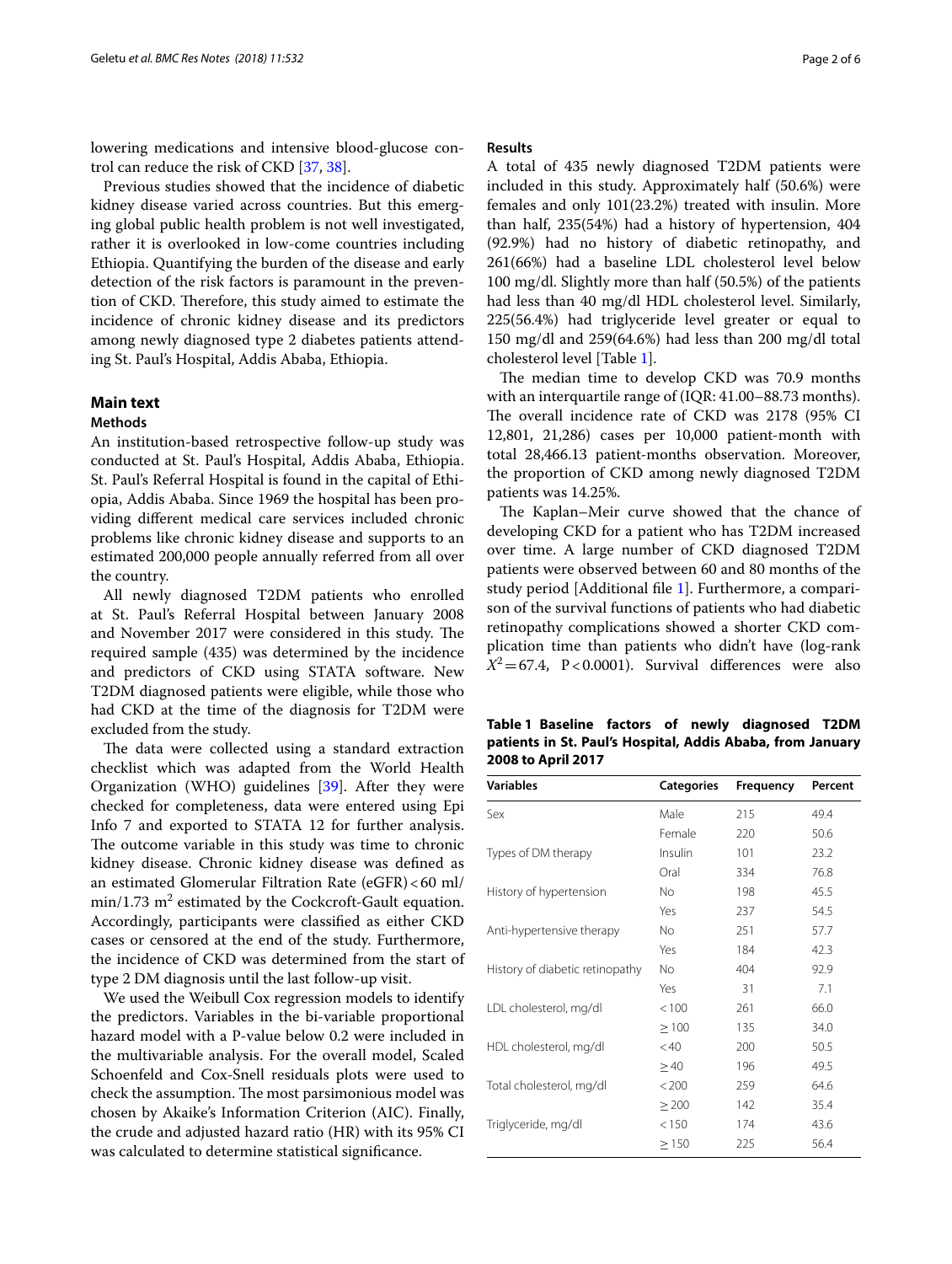observed in patients who had HDL Cholesterol level (logrank  $X^2$  = 14.07, P < 0.0001).

Based on AIC, Weibull Cox regression model was the most efficient model to describe the data  $(AIC=243.2)$ . According to the Schoenfeld residual global test, the overall full model satisfes the proportional hazard assumption  $(X^2 = 6.04, P < 0.481)$ . As well, the Cox Snell residual plot showed the proportional hazard assumption was satisfied (Fig. [1](#page-2-0)).

In multivariable, the Weibull Cox regression, age, history of diabetic retinopathy, high HDL cholesterol and BMI were signifcantly associated with the likelihood of CKD among type 2 diabetic patients.

The risk of developing CKD among newly diagnosed T2DM patients rose by 6% with a 1-year increase in age  $[AHR=1.06, 95% CI 1.03-1.09]$ . The risk of developing CKD decreased by 87% [AHR = 0.13, 95% CI 0.07-0.24] among newly diagnosed T2DM with no history of diabetic retinopathy than patients with diabetic retinopathy. The risk of developing CKD decreased by 45% among newly diagnosed type 2 diabetic patients with high HDL cholesterol level  $(>40 \text{ mg/dl})$  than patients with low HDL cholesterol level [AHR=0.55, 95% CI 0.31– 0.97]. Furthermore, for a unit increase in BMI, the hazard of developing CKD among newly diagnosed T2DM patients increases by  $17\%$  [AHR = 1.17, 95% CI 1.1–1.25] [Table [2](#page-3-1)].

#### **Discussion**

This study investigated the incidence and predictors of chronic kidney disease among newly diagnosed T2DM patients at St. Paul's Hospital, Addis Ababa, Ethiopia.

In the study, the cumulative incidence of CKD was 2178 (95% CI 12,801, 21,286) cases per 10,000

<span id="page-2-0"></span>

patient-months. This study revealed a higher incidence of CKD than the studies done in Hong Kong [\[14](#page-4-6)], Italy  $[11]$  $[11]$  $[11]$ , Sweden  $[13]$  $[13]$  and Spain  $[35]$  $[35]$ . The differences could be attributed to the short follow up time used by the other studies and the variations in diagnostic methods applied. Moreover, the black race was associated with a greater rate of GFR decline which increases the incidence of CKD [[40\]](#page-5-2). However, it was lower than that of a study done in UK  $[12]$  $[12]$  $[12]$ . This could be due to the difference in the study design used by the U.K, which was a prospective follow up study.

In this study, we have found that age is a risk factor for CKD. The finding is consistent with those of studies conducted in U.K  $[12]$  $[12]$  $[12]$ , Taiwan  $[21]$  $[21]$ , Japan  $[22]$  $[22]$ , and Italy  $[41]$  $[41]$ . This might be because getting older age is associated with such risk factors CKD as cardiovascular diseases and obesity as well as endothelial cell dysfunction, activation of the sympathetic nervous system which promotes glomerulonephritis and chronic renal failure  $[42, 43]$  $[42, 43]$  $[42, 43]$ . This makes the mean change in eGFR decline with increases in age [\[44](#page-5-6)].

Patients with high BMI were signifcantly associated with CKD. The finding is inconsistent with those of studies conducted in Sweden [[13](#page-4-5)], Italy [\[30](#page-4-26), [45\]](#page-5-7) and Israel [ $46$ ]. The possible reason could be that an increased BMI promotes kidney damage through direct mechanisms like hemodynamic and hormonal effects. This might also lead to glomerular hyper fusion and glomerular hyper flteration; as a result, glomerular capillary pressure increases which may subsequently result in an increased urinary albumin excretion, followed by overt proteinuria and declining GFR [\[47](#page-5-9)]. Weight loss intervention is assistant for medical treatments to prevent or delay the progression of CKD in overweight or obese people with type 2 diabetes [[48\]](#page-5-10).

This study found that the presence of diabetic retinopathy at baseline was a high risk for CKD. This finding is in line with those studies conducted in Japan [\[22](#page-4-13)] and UK  $[12]$  $[12]$ . This might be associated with the elevation of cardiac biomarkers and endothelial dysfunction which in turn lead to circulatory abnormalities increases proteinuria and reduces vascular reactivity that refects systemic factors associated with the development of CKD [\[49](#page-5-11), [50\]](#page-5-12).

In this study, we found that higher levels of HDL cholesterol ( $\geq$  40 mg/dl) were associated with a lower risk for CKD. This result was in concordance with those of studies conducted in Italy [\[30\]](#page-4-26) and Japan [\[22\]](#page-4-13). Biologically, HDL cholesterol may be protective against the incidence of CKD. Moreover, type 2 diabetes patients might be primarily involved in the reverse cholesterol transport and in a number of other non-cholesterol dependent efects, including anti-oxidant, anti-infammatory, anti-thrombotic and vasopressin efects. All of these benefcial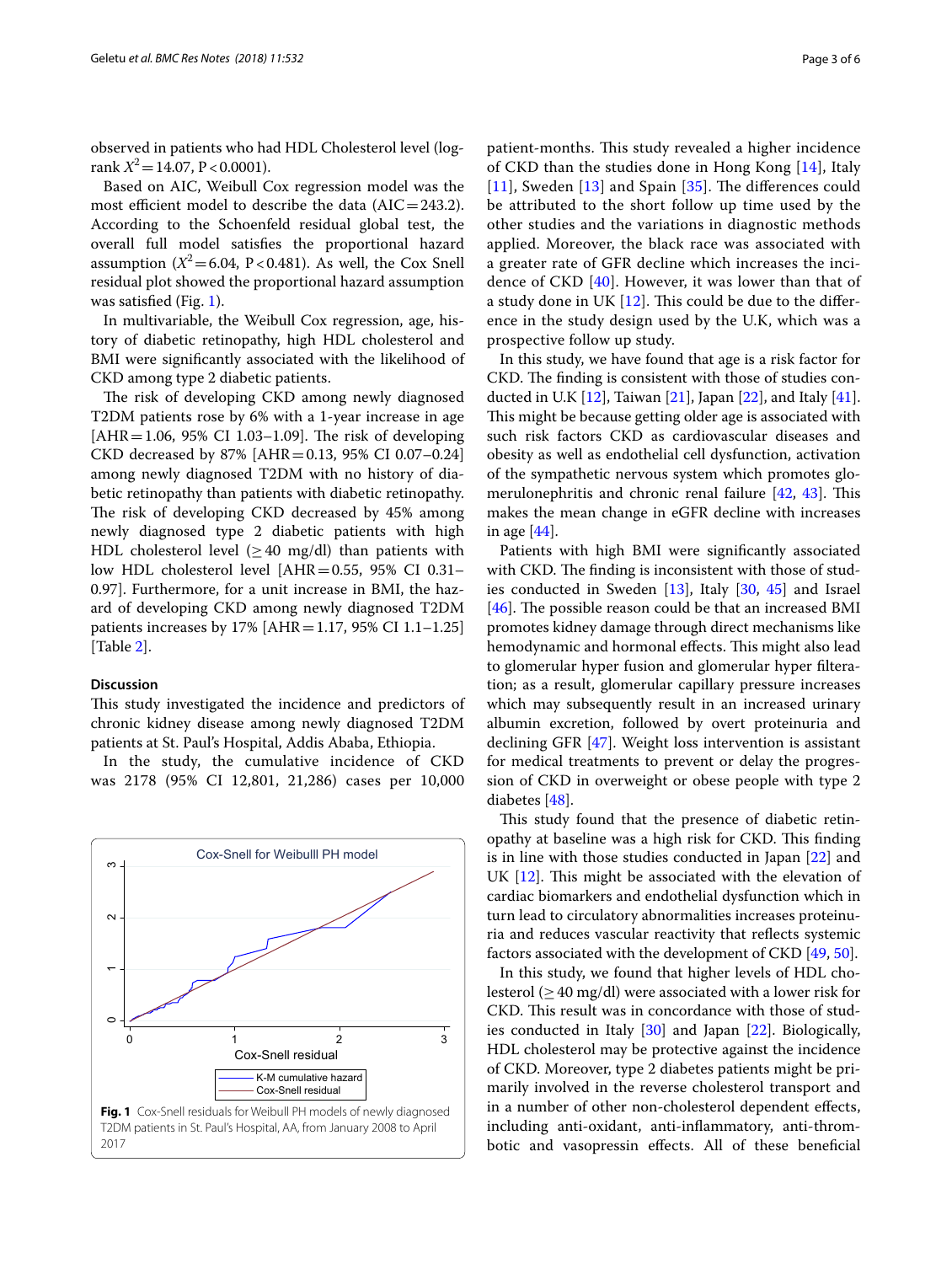| <b>Variables</b>                                                             | Category         | <b>CKD</b> status |       | Crude HR [95% CI]   | Adjusted HR [95% CI]  |  |
|------------------------------------------------------------------------------|------------------|-------------------|-------|---------------------|-----------------------|--|
|                                                                              |                  | Censored          | Event |                     |                       |  |
| Sex                                                                          | Male             | 185               | 30    |                     |                       |  |
|                                                                              | Female           | 188               | 32    | 0.94(0.57, 1.54)    |                       |  |
| Age                                                                          |                  |                   |       | 1.07 (1.04, 1.09)   | $1.06(1.03, 1.09)$ *  |  |
| Diabetic retinopathy                                                         | Yes              | 357               | 47    |                     |                       |  |
|                                                                              | No               | 16                | 15    | 0.11(0.06, 0.2)     | $0.13(0.07, 0.24)$ *  |  |
| History of hypertension                                                      | No               | 174               | 26    | 1                   |                       |  |
|                                                                              | Yes              | 199               | 36    | 1.18 (0.71, 1.95)   |                       |  |
| Hypertensive therapy                                                         | No               | 213               | 38    | 1                   |                       |  |
|                                                                              | Yes              | 160               | 24    | 0.83(0.5, 1.4)      |                       |  |
| Types of DM therapy                                                          | Insulin          | 85                | 16    |                     |                       |  |
|                                                                              | Oral             | 288               | 46    | 0.96(0.54, 1.7)     |                       |  |
| FBG(mg/dl)                                                                   |                  |                   |       | 0.99 (0.995, 1.002) |                       |  |
| SBP (mmHg)                                                                   |                  |                   |       | 1.02 (1.01, 1.03)   |                       |  |
| DBP (mmHg)                                                                   |                  |                   |       | 1.03(1.01, 1.05)    |                       |  |
| LDL cholesterol                                                              | $<$ 100 mg/dl    | 221               | 40    | $\mathbf{1}$        |                       |  |
|                                                                              | $\geq$ 100 mg/dl | 113               | 22    | 1.02 (0.61, 1.72)   |                       |  |
| HDL cholesterol                                                              | $<$ 40 mg/dl     | 155               | 45    | 1                   | 1                     |  |
|                                                                              | $\geq$ 40 mg/dl  | 179               | 17    | 0.35(0.2, 0.62)     | $0.55(0.31, 0.97)^*$  |  |
| Total cholesterol                                                            | $<$ 200 mg/dl    | 221               | 38    | $\mathbf{1}$        |                       |  |
|                                                                              | $\geq$ 200 mg/dl | 118               | 24    | 1.09(0.65, 1.8)     |                       |  |
| Triglyceride                                                                 | $<$ 150 mg/dl    | 221               | 38    | 1                   |                       |  |
|                                                                              | $\geq$ 150 mg/dl | 118               | 24    | 1.35 (0.81, 2.25)   |                       |  |
| BMI (kg/m2)                                                                  |                  |                   |       | $1.2(1.1, 1.3)^*$   | $1.17(1.1, 1.25)^{*}$ |  |
| LR test $\chi^2(6) = 96.7$ , $P > \chi^2 = 0.0000$ , Log likelihood = -113.6 |                  |                   |       |                     | $AIC = 243.2$         |  |

# <span id="page-3-1"></span>**Table 2 Multivariable analysis of Weibull PH model for newly diagnosed T2DM patients in St. Paul's Hospital, AA, from January 2008 to April 2017**

 $*P-value<0.05$ 

vascular efects may also act to explain the lower risk of CKD incidence [[30](#page-4-26)].

### **Conclusion**

In this study, the incidence of CKD among type 2 DM patients was moderately growing burdens and seek public concerns. Old age, high BMI, history of diabetic retinopathy and lower levels of HDL cholesterol were risk factors for the development of CKD. More attention and close monitoring should be exercised in order to control high BMI, high HDL cholesterol and diabetic retinopathy among the elderly.

# **Limitations**

This investigation attempted to estimate the incidence of CKD and identify risk factors for the disease which may serve as input for policy and program designing in the context of a developing country. Indeed, this study included only type 2 diabetic patients who attended the hospital. Selection bias might have occurred if patients lived at home undiagnosed during the time.

Additionally, the research did not investigate the behavioral and institutional characteristics because they were not available in the hospital records, making it difficult to assess possible confounders. Therefore, the findings should be interpreted with this limitation in mind.

# **Additional fle**

<span id="page-3-0"></span>**[Additional fle 1.](https://doi.org/10.1186/s13104-018-3618-9)** Kaplan–Meier cumulative hazard estimate of newly diagnosed T2DM patients at St. Paul's Hospital, Ethiopia.

#### **Abbreviations**

AHR: adjusted hazard ratio; AIC: Akaike information criteria; BMI: body mass index; CKD: chronic kidney disease; DM: diabetes mellitus; HDL: high-density lipoprotein; T2DM: type 2 diabetes mellitus; WHO: World Health Organization.

#### **Authors' contributions**

All authors equally participated in the design, conception, analysis, and interpretation. AHG facilitated the data collection and drafted. MMS, AST, and DFT made critical revision the manuscript for important intellectual content. All had full access to all of the data in the study and takes responsibility for the integrity of the data and the accuracy of the data analysis. All authors read and approved the fnal manuscript.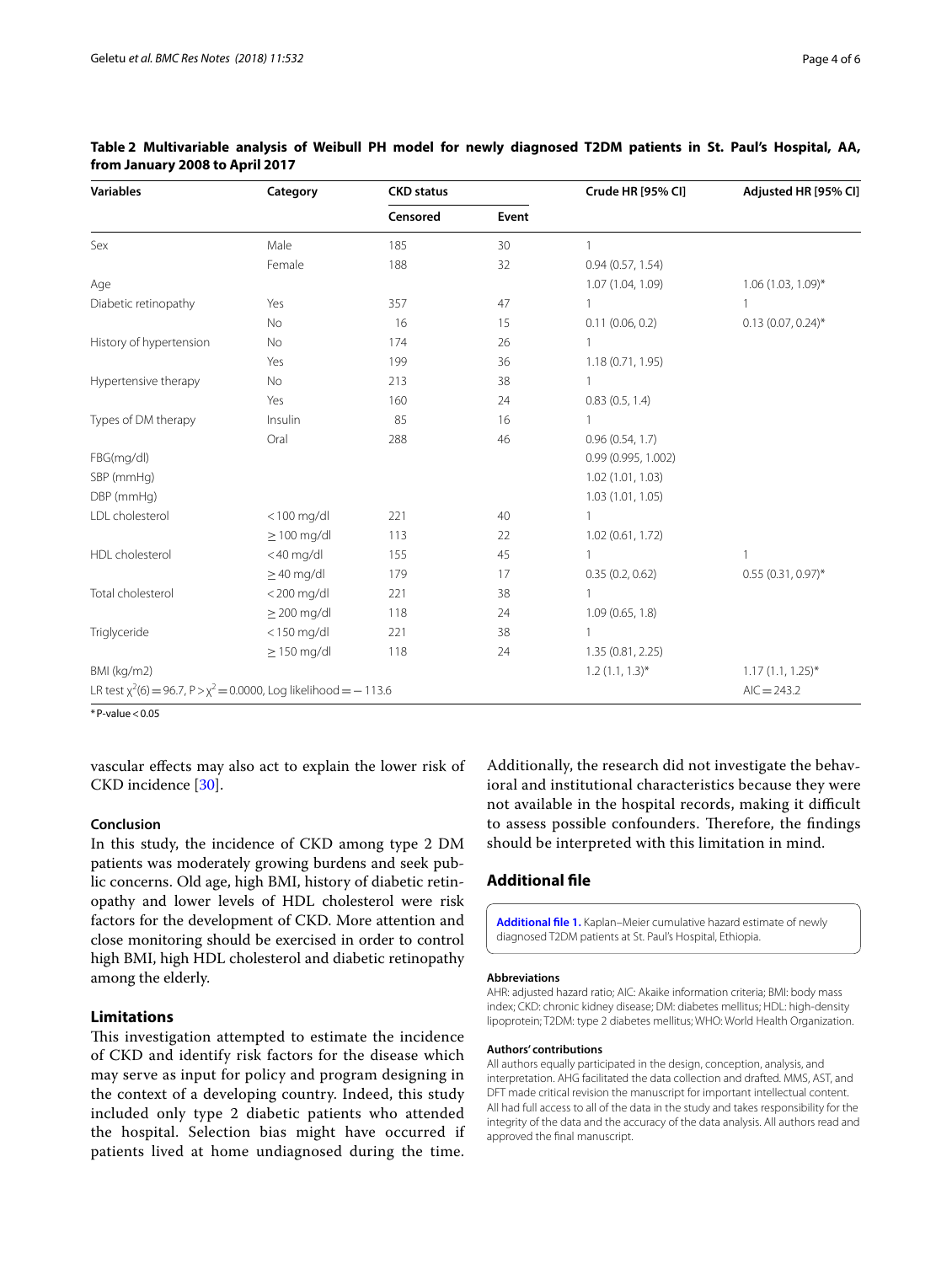#### **Author details**

<sup>1</sup> Department of Reproductive Health, School of Public Health, College of Medicine and Health Sciences, Addis Ababa University, Addis Ababa, Ethiopia. <sup>2</sup> Department of Epidemiology and Biostatistics, Institute of Public Health, College of Medicine and Health Sciences, University of Gondar, 196, Gondar, Ethiopia.

#### **Acknowledgements**

The authors express their appreciation to St. Paul's specialized referral hospital, particularly the DM clinic staff for their kind cooperation during data collection. The authors are grateful to data collectors too.

#### **Competing interest**

The authors declare that they have no competing interest.

#### **Availability of data and materials**

All relevant data are in the manuscript. However, the minimal data underlying all the fndings in the manuscript will be available upon request.

#### **Consent for Publication**

Not applicable.

#### **Ethics approval and consent to participate**

Ethical clearance and approval were obtained from an ethical review committee of the Institute of Public health, College of Medicine and Health Science, University of Gondar. Permission letter also obtained from a chief clinical officer of St. Paul's hospital to review and use medical records of the study participants. Confdentiality of the patients was maintained through identifcation number rather than names, and questionnaires kept safe throughout.

#### **Funding**

The authors disclose that did not receipt any fund for this research, and publication of this article. This research was self-sponsored.

### **Publisher's Note**

Springer Nature remains neutral with regard to jurisdictional claims in published maps and institutional affiliations.

Received: 14 May 2018 Accepted: 19 July 2018<br>Published online: 31 July 2018

#### **References**

- <span id="page-4-0"></span>Jha V, et al. Chronic kidney disease: global dimension and perspectives. Lancet. 2013;382(9888):260–72.
- 2. Lozano R, et al. Global and regional mortality from 235 causes of death for 20 age groups in 1990 and 2010: a systematic analysis for the Global Burden of Disease Study 2010. Lancet. 2010;380(9859):2095–128.
- 3. Hill NR, et al. Global prevalence of chronic kidney disease—a systematic review and meta-analysis. PLoS ONE. 2016;11(7):e0158765.
- 4. Stanifer JW, et al. The epidemiology of chronic kidney disease in sub-Saharan Africa: a systematic review and meta-analysis. Lancet Glob Health. 2014;2(3):e174–81.
- <span id="page-4-1"></span>5. ElHafeez SA, et al. Prevalence and burden of chronic kidney disease among the general population and high-risk groups in Africa: a systematic review. BMJ Open. 2018;8:e015069.
- <span id="page-4-2"></span>6. IDF, Global guideline for type 2 diabetes. 2012.
- WHO. Global report on diabetes. Geneva: WHO; 2016.
- 8. IDF, Diabetes Atlas. 7th ed; 2015.
- 9. Jha V, Wang AY, Wang H. The impact of CKD identifcation in large countries: the burden of illness. Nephrol Dial Transplant. 2012;27(Suppl 3):iii32–8.
- <span id="page-4-3"></span>10. Reutens AT. Epidemiology of diabetic kidney disease. Med Clin North Am. 2013;97(1):1–18.
- <span id="page-4-4"></span>11. Zoppini G, et al. Serum uric acid levels and incident chronic kidney disease in patients with type 2 diabetes and preserved kidney function. Diabetes Care. 2012;35(1):99–104.
- <span id="page-4-16"></span>12. Retnakaran R, et al. Risk factors for renal dysfunction in type 2 diabetes: U.K. Prospective Diabetes Study 74. Diabetes. 2006;55(6):1832–9.
- <span id="page-4-5"></span>13. Afghahi H, et al. Risk factors for the development of albuminuria and renal impairment in type 2 diabetes–the Swedish National Diabetes Register (NDR). Nephrol Dial Transplant. 2011;26(4):1236–43.
- <span id="page-4-6"></span>14. Luk AO, et al. Metabolic syndrome predicts new onset of chronic kidney disease in 5829 patients with type 2 diabetes: a 5-year prospective analysis of the Hong Kong Diabetes Registry. Diabetes Care. 2008;31(12):2357–61.
- <span id="page-4-7"></span>15. Keeton GR, Smit RV, Bryer A. Renal outcome of type 2 diabetes in South Africa—a 12-year follow-up study. S Afr Med J. 2004;94(9):771–5.
- <span id="page-4-8"></span>16. Stanifer JW, et al. The epidemiology of chronic kidney disease in sub-Saharan Africa: a systematic review and meta-analysis. Lancet Glob Health. 2014;2:e174–81.
- <span id="page-4-9"></span>17. Thomas MC, Cooper ME, Zimmet P. Changing epidemiology of type 2 diabetes mellitus and associated chronic kidney disease. Nat Rev Nephrol. 2016;12(2):73–81.
- 18. Naicker S. End-stage renal disease in sub-Saharan Africa. Kidney Int Suppl. 2013;3:161–3.
- 19. Amos AF, McCarty DJ, Zimmet P. The rising global burden of diabetes and its complications: estimates and projections to the year 2010. Diabet Med. 1997;14(Suppl 5):S1–85.
- <span id="page-4-10"></span>20. Parving HH, et al. Prevalence and risk factors for microalbuminuria in a referred cohort of type II diabetic patients: a global perspective. Kidney Int. 2006;69(11):2057–63.
- <span id="page-4-11"></span>21. Lina HC, et al. Physical activity is associated with decreased incidence of chronic kidney disease in type 2diabetes patients: A retrospective cohort study in Taiwan. Care Diab. 2014;8:315–21.
- <span id="page-4-13"></span>22. Takagi M, Babazono T, Uchigata Y, Differences in risk factors for the onset of albuminuria and decrease in glomerular fltration rate in people with type 2 diabetes mellitus: implications for the pathogenesis of diabetic kidney disease. Diabet Med. 2015;32(10):1354–60.
- <span id="page-4-12"></span>23. Krakoff J, et al. Incidence of retinopathy and nephropathy in youthonset compared with adult-onset type 2 diabetes. Diabetes Care. 2003;26(1):76–81.
- <span id="page-4-14"></span>24. Gall MA, et al. Risk factors for development of incipient and overt diabetic nephropathy in patients with non-insulin dependent diabetes mellitus: prospective, observational study. BMJ. 1997;314(7083):783–8.
- 25. Hauteclocque AD, et al. The infuence of sex on renal function decline in people with Type 2 diabetes. Diabet Med. 2014;31:1121–8.
- <span id="page-4-15"></span>26. Margaret KY, Wayne K, Bessie AY. Associations between sex and incident chronic kidney disease in a prospective diabetic cohort. Nephrology. 2015;20:451–8.
- <span id="page-4-17"></span>27. Mehler S, et al. Smoking as a risk factor for nephropathy in non-insulindependent diabetics. J Gen Intern Med. 1998;13:842–5.
- 28. Paul M, et al. Plasma lipids and risk of developing renal dysfunction: the atherosclerosis risk in communities study. Kidney Int. 2000;58:293–301.
- <span id="page-4-19"></span>29. Ravid M, et al. Main risk factors for nephropathy in type 2 diabetes mellitus are plasma cholesterol levels, mean blood pressure, and hyperglycemia. Arch Intern Med. 1998;158(9):998–1004.
- <span id="page-4-26"></span>30. Zoppini G, et al. Higher HDL cholesterol levels are associated with a lower incidence of chronic kidney disease in patients with type 2 diabetes. Nutr Metab Cardiovasc Dis. 2009;19(8):580–6.
- <span id="page-4-18"></span>31. Bash LD, et al. Poor glycemic control in diabetes and the risk of incident chronic kidney disease even in the absence of albuminuria and retinopathy. Arch Intern Med. 2008;168(22):2440–7.
- <span id="page-4-20"></span>32. Bakris GL, et al. Efects of blood pressure level on progression of diabetic nephropathy. Arch Intern Med. 2003;163:11.
- <span id="page-4-21"></span>33. Ridderstra M, et al. Obesity and cardiovascular risk factors in type 2 diabetes: results from the Swedish National Diabetes Register. J Intern Med. 2006;259:314–22.
- <span id="page-4-22"></span>34. Shih CJ, et al. Association of hypoglycemia with incident chronic kidney disease in patients with type 2 diabetes: a nationwide population-based study. Medicine. 2015;94(16):e771.
- <span id="page-4-25"></span>35. Salinero-Fort MA, et al. Five-year incidence of chronic kidney disease (stage 3–5) and associated risk factors in a Spanish cohort: the MADIABE-TES Study. PLoS ONE. 2015;10(4):e0122030.
- <span id="page-4-23"></span>36. Strippoli GF, Craig M, Craig JC. Antihypertensive agents for preventing diabetic kidney disease. Cochrane Database Syst Rev. 2005;19(4):CD004136.
- <span id="page-4-24"></span>37. Emdin Connor A, et al. Blood pressure lowering in type 2 diabetes: a systematic review and meta-analysis. JAMA. 2015;313(6):13.